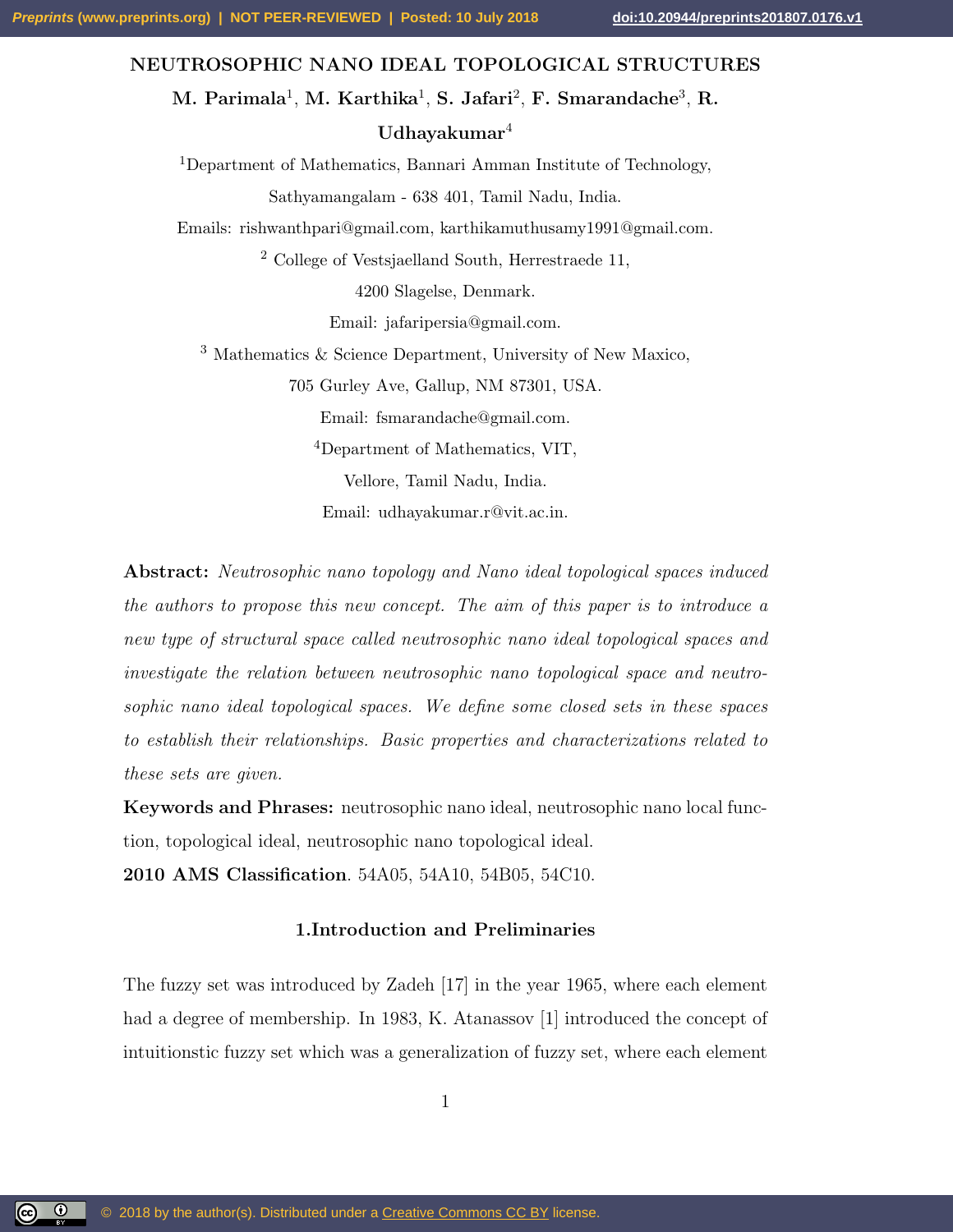had the degree of membership and the degree of non- membership. Smarandache [15] introduced the concept of neutrosophic set. Neutrosophic set is classified into three independent functions namely, membership function, indeterminacy function and nonmembership function that are independently related. Lellis Thivagar [8], introduced the notation of neutrosophic nano topology, which was defined in terms of approximations and boundary region of a subset of an universe using an equivalence relation on it and also defined neutrosophic nano closed sets, neutrosophic nano interior and neutrosophic nano closure. There have been wide range of studies on neutrosophic sets, ideals and nano ideals [9-14]. Kuratowski [7] and Vaidyanathaswamy [16], introduced the concept of ideal in topological space and defined local function in ideal topological space. Further Hamlett and Jankovic in [5,6] studied the properties of ideal topological spaces.

In this paper, we introduce the new concept of neutrosophic nano ideal topological structures, which is a generalized concept of neutrosophic nano and ideal topological structure. Also defined the codense ideal in neutrosophic nano topological structure.

**Definition 1.1.** [8] Let U be a non-empty finite set of objects called the universe and  $R$  be an equivalence relation on  $U$  named as indiscernibility relation. Then U is divided into disjoint equivalence classes. Elements belonging to the same equivalence class are said to be indiscernible with one another. The pair  $(U, R)$  is said to be the approximation space. Let F be a neutrosophic set in U with the membership function  $\mu_F$ , the indeterminancy function  $\sigma_F$  and the nonmembership function  $\nu_F$ . The neutrosophic nano upper, neutrosophic nano lower approximation and neutrosophic nano boundary of F in the approximation  $(U, R)$ denoted by  $\overline{N}(F), \underline{N}(F)$  and  $B(F)$  are respectively. Then,

(i) The lower approximation of F with respect to R is denoted by  $\overline{N}(F)$ . That is,  $\overline{N}(F) = \left\{ \left\langle x, \mu_{\overline{R}(F)}(x), \sigma_{\overline{R}(F)}(x), \nu_{\overline{R}(F)}(x) \right\rangle | y \in [x]_R, x \in U \right\}$ 

(ii) The upper approximation of F with respect to R is the set is denoted by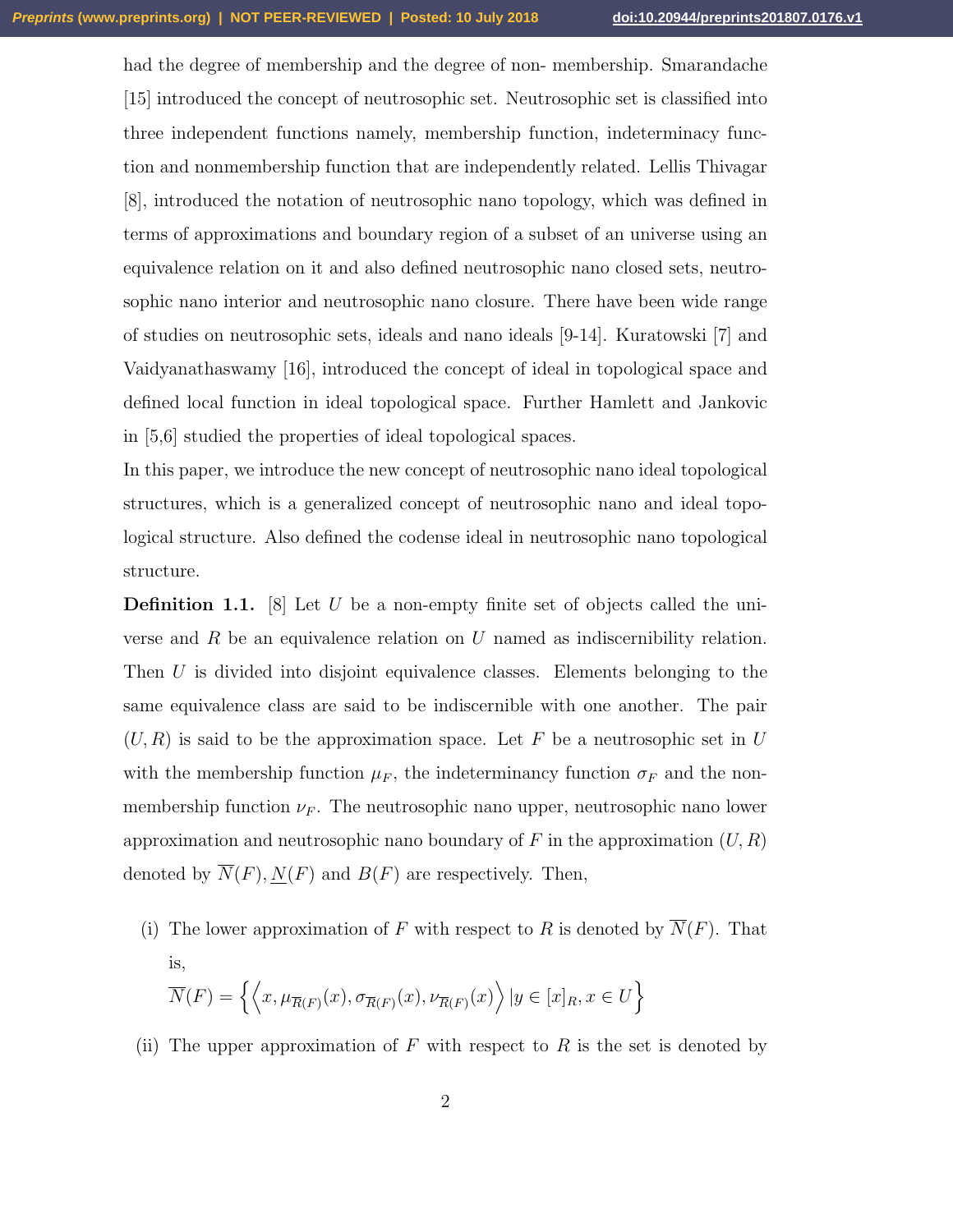$$
\underline{N}(F). \text{ That is, } \underline{N}(F) = \{ \langle x, \mu_{\underline{R}(F)}(x), \sigma_{\underline{R}(F)}(x), \nu_{\underline{R}(F)}(x) \rangle \, | y \in [x]_R, x \in U \}
$$

(iii) The boundary region of  $F$  with respect to  $R$  is the set of all objects which can be classified neither as  $F$  nor as not  $F$  with respect to  $R$  and is denoted by  $B(F)$ .  $B(F) = \overline{N}(F) - N(F)$ .

where, 
$$
\mu_{\overline{R}(F)}(x) = \vee_{y \in [x]_R} \mu_F(y), \sigma_{\overline{R}(F)}(x) = \vee_{y \in [x]_R} \sigma_F(y), \nu_{\overline{R}(F)}(x) = \wedge_{y \in [x]_R} \nu_F(y).
$$
  
\n $\mu_{\underline{R}(F)}(x) = \wedge_{y \in [x]_R} \mu_F(y), \sigma_{\underline{R}(F)}(x) = \wedge_{y \in [x]_R} \sigma_F(y), \nu_{\underline{R}(F)}(x) = \vee_{y \in [x]_R} \nu_F(y).$ 

**Definition 1.2.** [15] Let U be a nonempty set and the neutrosophic sets A and B in the form  $A = \{\langle x, \mu_A(x), \sigma_A(x), \nu_A(x)\rangle, x \in U\}$  and  $B = \{\langle x, \mu_B(x), \sigma_B(x), \nu_B(x)\rangle, x \in U\}.$ Then the following statements hold:

- (i)  $0_N = \{ \langle x, 0, 0, 1 \rangle, x \in U \}$  and  $1_N = \{ \langle x, 1, 1, 0 \rangle, x \in U \}.$
- (ii)  $A \subseteq B$  if and only if  $\mu_A(x) \leq \mu_B(x), \sigma_A(x) \leq \sigma_B(x), \nu_A(x) \geq \nu_B(x)$  for all  $x \in U$ .
- (iii)  $A = B$  if and only if  $A \subseteq B$  and  $B \subseteq A$ .

(iv) 
$$
A^C = \{ \langle x, \nu_A(x), 1 - \sigma_A(x), \mu_A(x) \rangle, x \in U \}.
$$

- (v)  $A \cap B$  if and only if  $\mu_A(x) \wedge \mu_B(x), \sigma_A(x) \wedge \sigma_B(x), \nu_A(x) \vee \nu_B(x)$  for all  $x \in U$ .
- (vi)  $A\cup B$  if and only if  $\mu_A(x)\vee \mu_B(x), \sigma_A(x)\vee \sigma_B(x), \nu_A(x)\wedge \nu_B(x)$  for all  $x\in U$ .
- (vii)  $A B$  if and only if  $\mu_A(x) \wedge \nu_B(x), \sigma_A(x) \wedge 1 \sigma_B(x), \nu_A(x) \vee \mu_B(x)$  for all  $x \in U$ .

**Definition 1.3.** [8] Let U be the universe, R be an equivalence relation on U and  $\tau_{\mathcal{N}}(X) = \{U, 0\}, \overline{N}(F), \underline{N}(F), B(F)\}\$  where  $F \subseteq U$ . Then  $\tau_{\mathcal{N}}(F)$  satisfies the following axioms:

- (i) U and  $0_{\sim} \in \tau_{\mathcal{N}}(F)$ .
- (ii) The union of the elements of any sub-collection of  $\tau_{\mathcal{N}}(F)$  is in  $\tau_{\mathcal{N}}(F)$ .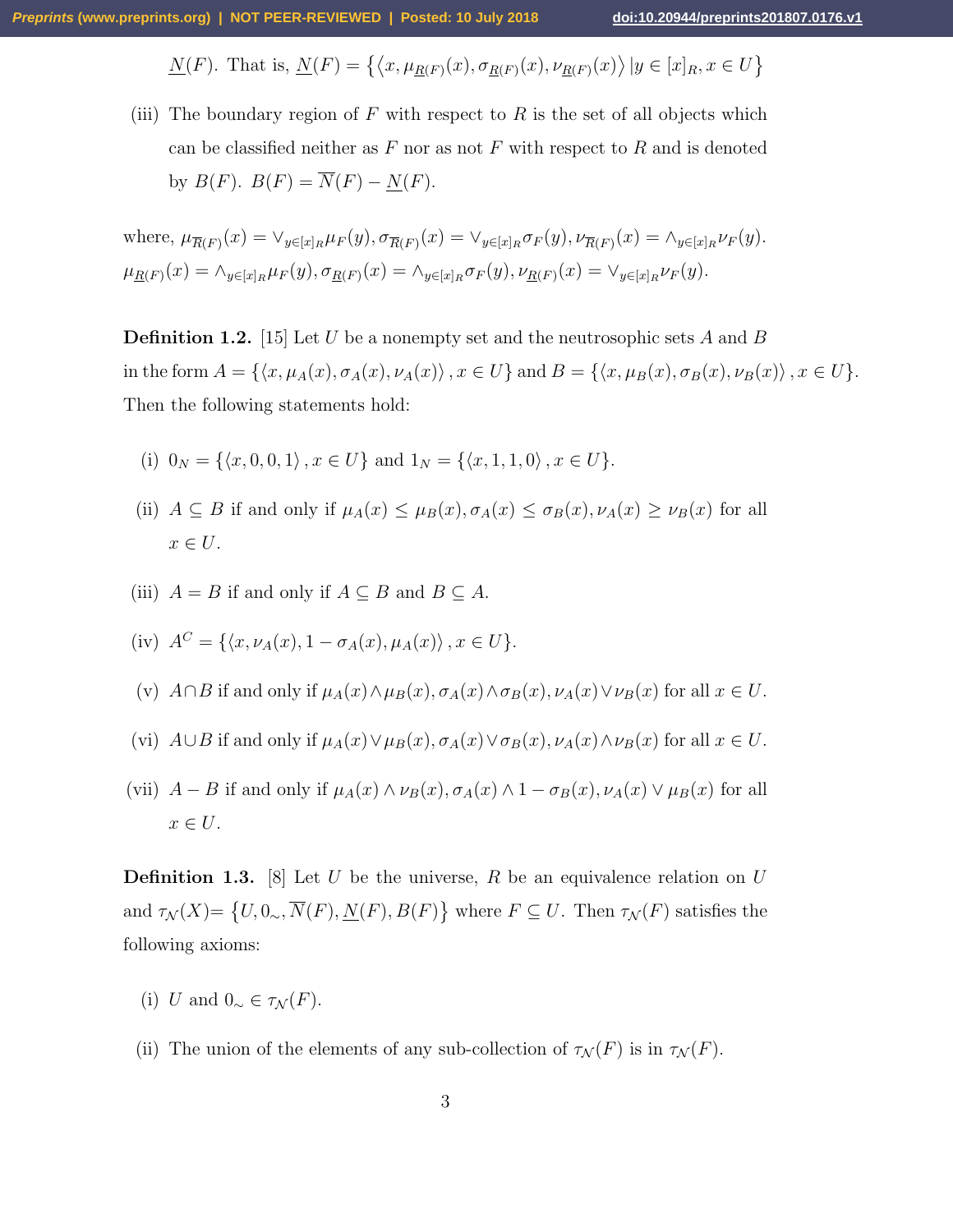(iii) The intersection of the elements of any finite subcollection of  $\tau_{\mathcal{N}}(F)$  is in  $\tau_{\mathcal{N}}(F).$ 

Then  $\tau_{\mathcal{N}}(F)$  is a topology on U called the neutrosophic nano topology on U with respect to F.  $(U, \tau_{\mathcal{N}}(F))$  is called the neutrosophic nano topological space. Elements of the neutrosophic nano topology are known as neutrosophic nano open sets in  $U$  and neutrosophic nano topology is said to be a neutrosophic nano closed set if the complement is neutrosophic nano open set. Elements of  $[\tau_N(F)]^c$  being called dual neutrosophic nano topology of  $\tau_{\mathcal{N}}(F)$ .

**Remark 1.4.** [8] If  $\tau_{\mathcal{N}}(F)$  is the neutrosophic nano topology on U with respect to X, then the set  $B = \{U, \underline{N}(F), B(F)\}\$ is the basis for  $\tau_{\mathcal{N}}(F)$ .

**Definition 1.5.** [9] If  $(U, \tau_{\mathcal{N}}(F))$  is a neutrosophic nano topological space with respect to F where  $F \subseteq U$  and if  $A \subseteq U$ , then

- (i) The neutrosophic nano interior of the set  $A$  is defined as the union of all neutrosophic nano open subsets contained in A and is denoted by  $\mathcal N\int int(A)$ .  $Nint(A)$  is the largest neutrosophic nano open subset of A.
- (ii) The neutrosophic nano closure of the set  $A$  is defined as the intersection of all neutrosophic nano closed sets containing A and is denoted by  $\mathcal{N}cl(A)$ .  $\mathcal{N}cl(A)$  is the smallest neutrosophic nano closed set closed set containing A.

**Definition 1.6.** [8] Let X is non-empty set and I a non-empty family of Neutrosophic Sets. We will call I is a neutrosophic ideal  $(NI)$  for short) on X if

- (i)  $A \in I$  and  $B \subseteq A \Rightarrow B \in I$  [heredity],
- (ii)  $A \in I$  and  $B \in I \Rightarrow A \vee B \in I$  [finite additivity].

### 2. Neutrosophic nano ideal topological spaces

In this section we shall introduce a new type of local function in neutrosophic nano topological space. Before starting the discussion we shall consider the following concepts.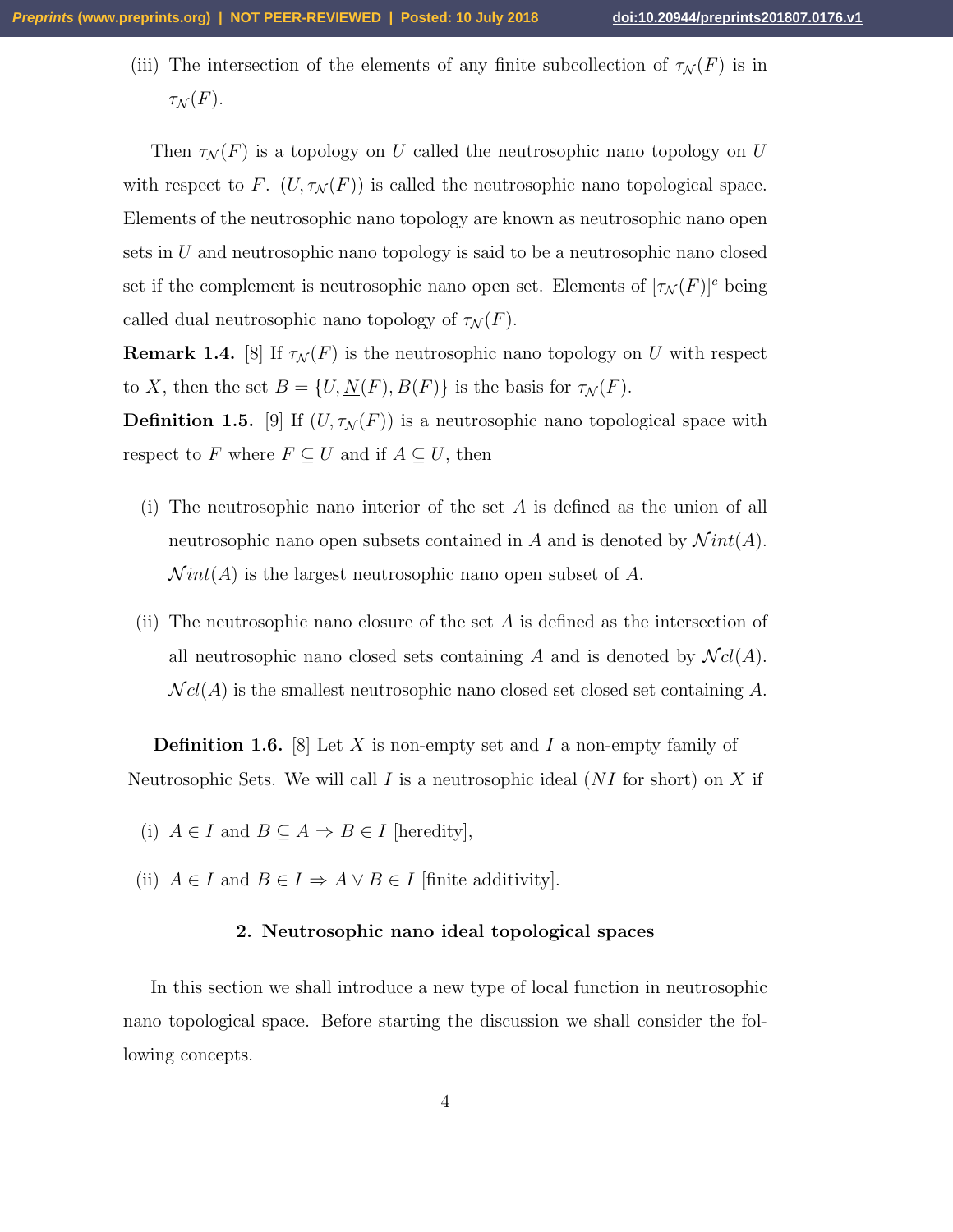A neutrosophic nano topological space  $(U, \tau_{\mathcal{N}}(F))$  with an ideal I on U is called a neutrosophic nano ideal topological space and is denoted by  $(U, \tau_{\mathcal{N}}(F), I)$ . **Definition 2.1.** Let  $(U, \tau_{\mathcal{N}}(F), I)$  be a neutrosophic nano ideal topological space with an ideal I on U and  $(.)^*_{\mathcal{N}}$  be a set operator from  $P(U)$  to  $P(U)$   $(P(U)$  is the set of all subsets of U). For a subset  $A \subset U$ , the neutrosophic nano local function  $A^*_{\mathcal{N}}(I, \tau_{\mathcal{N}}(F))$  of A is the union of all neutrosophic nano points (NNP, for short)  $C(\alpha, \beta, \gamma)$  such that

 $A_N^*(I, \tau_N(F)) = \vee \{C(\alpha, \beta, \gamma) \in U : A \cap G \notin I$  for all  $G \in N(C(\alpha, \beta, \gamma))\}$ . We will simply write  $A^*_{\mathcal{N}}$  for  $A^*_{\mathcal{N}}(I, \tau_{\mathcal{N}}(F)).$ 

**Example 2.2.** Let  $(U, \tau_{\mathcal{N}}(F))$  be a neutrosophic nano topological space with an ideal I on U and for every  $A \subseteq U$ .

- (i) If  $I = \{0_{\sim}\}\text{, then } A^*_{\mathcal{N}} = \mathcal{N}cl(A),$
- (ii) If  $I = P(U)$ , then  $A^*_{\mathcal{N}} = 0_{\sim}$ .

**Theorem 2.3.** Let  $(U, \tau_{\mathcal{N}}(F))$  be a neutrosophic nano topological space with ideals  $I, I'$  on  $U$  and  $A, B$  be subsets of  $U$ . Then

- (i)  $A \subseteq B \Rightarrow A^*_{\mathcal{N}} \subseteq B^*_{\mathcal{N}},$
- (ii)  $I \subseteq I' \Rightarrow A^*_{\mathcal{N}}(I') \subseteq A^*_{\mathcal{N}}(I),$
- (iii)  $A^*_{\mathcal{N}} = \mathcal{N}cl(A^*) \subseteq \mathcal{N}cl(A)$  ( $A^*_{\mathcal{N}}$  is a neutrosophic nano closed subset of  $Ncl(A)$ ,
- (iv)  $(A^*_\mathcal{N})^*_\mathcal{N} \subseteq A^*_\mathcal{N},$
- (v)  $A_N^* \cup B_N^* = (A \cup B)_N^*$ ,
- (vi)  $A_N^* B_N^* = (A B)_N^* B_N^* \subseteq (A B)_N^*$ ,
- (vii)  $V \in \tau_{\mathcal{N}}(F) \Rightarrow V \cap A_{\mathcal{N}}^* = V \cap (V \cap A)_{\mathcal{N}}^* \subseteq (V \cap A)_{\mathcal{N}}^*$  and
- (viii)  $J \in I \Rightarrow (A \cup J)^*_{\mathcal{N}} = A^*_{\mathcal{N}} = (A J)^*_{\mathcal{N}}.$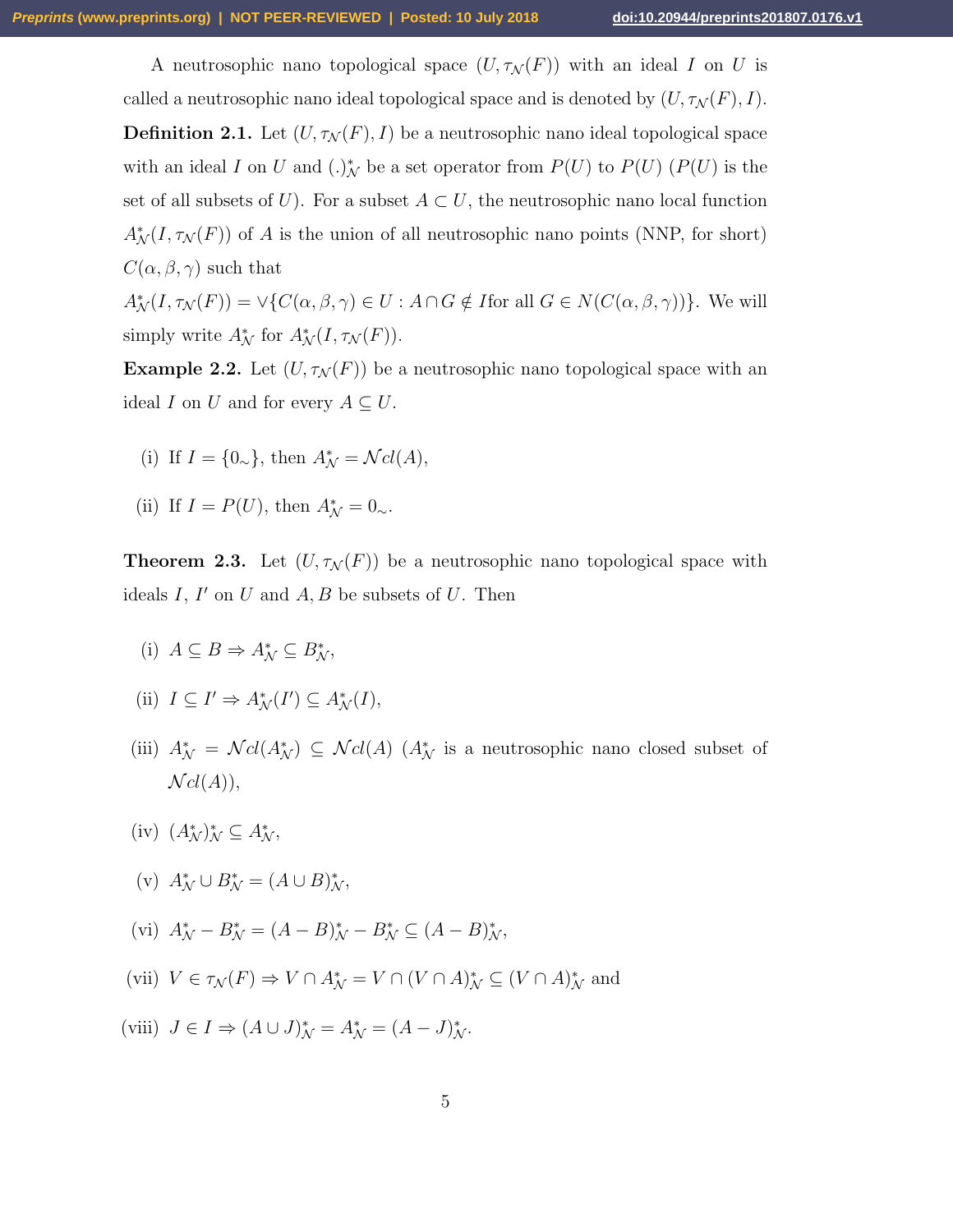**Proof.** (i) Let  $A \subset B$  and  $x \in A_N^*$ . Assume that  $x \notin B_N^*$ . We have  $G_N \cap B \in I$ for some  $G_{\mathcal{N}} \in G_{\mathcal{N}}(x)$ . Since  $G_{\mathcal{N}} \cap A \subseteq G_{\mathcal{N}} \cap B$  and  $G_{\mathcal{N}} \cap B \in I$ , we obtain  $G_N \cap A \in I$  from the definition of ideal. Thus, we have  $x \notin A_N^*$ . This is a contradiction. Clearly,  $A_N^* \subseteq B_N^*$ .

(*ii*) Let  $I \subseteq I'$  and  $x \in A_{\mathcal{N}}^*(I')$ . Then we have  $G_{\mathcal{N}} \cap A \notin I'$  for every  $G_{\mathcal{N}} \in G_{\mathcal{N}}(x)$ . By hypothesis, we obtain  $G_{\mathcal{N}} \cap A \notin I$ . So  $x \in A_{\mathcal{N}}^{*}(I)$ .

(iii) Let  $x \in A_N^*$ . Then for every  $G_N \in G_N(x)$ ,  $G_N \cap A \notin I$ . This implies that  $G_{\mathcal{N}} \cap A \neq 0_{\sim}$ . Hence  $x \in \mathcal{N}cl(A)$ .

(iv) From (iii),  $(A^*_\mathcal{N})^*_\mathcal{N} \subseteq \mathcal{N}cl(A^*_\mathcal{N}) = A^*_\mathcal{N}$ , since  $A^*_\mathcal{N}$  is a neutrosophic nano closed set.

The proofs of the other conditions are also obvious.

The converse implications of  $(i)$ ,  $(ii)$  and  $(iii)$  of Theorem 2.3. do not hold in general.

**Theorem 2.4.** If  $(U, \tau_{\mathcal{N}}(F), I)$  is a neutrosophic nano topological space with an ideal I and  $A \subseteq A_N^*$ , then  $A_N^* = \mathcal{N}cl(A_N^*) = \mathcal{N}cl(A)$ .

**Proof.** For every subset A of U, we have  $A^*_{\mathcal{N}} = \mathcal{N}cl(A^*) \subseteq \mathcal{N}cl(A)$ , by Theorem 2.3. (iii)  $A \subseteq A_N^*$  implies that  $\mathcal{N}cl(A) \subseteq \mathcal{N}cl(A_N^*)$  and so  $A_N^* = \mathcal{N}cl(A_N^*)$  $\mathcal{N}cl(A).$ 

**Definition 2.5.** Let  $(U, \tau_{\mathcal{N}}(F))$  be a neutrosophic nano topological space with an ideal I on U. The set operator  $\mathcal{N}cl^*$  is called a neutrosophic nano∗-closure and is defined as  $\mathcal{N}cl^*(A) = A \cup A_{\mathcal{N}}^*$  for  $A \subseteq X$ .

**Theorem 2.6.** The set operator  $\mathcal{N}cl^*$  satisfies the following conditions:

- (i)  $A \subseteq \mathcal{N}cl^*(A),$
- (ii)  $\mathcal{N}cl^*(0_{\sim})=0_{\sim}$  and  $\mathcal{N}cl^*(1_{\sim})=1_{\sim}$ ,
- (iii) If  $A \subset B$ , then  $\mathcal{N}cl^*(A) \subseteq \mathcal{N}cl^*(B)$ ,
- (iv)  $\mathcal{N}cl^*(A) \cup \mathcal{N}cl^*(B) = \mathcal{N}cl^*(A \cup B).$
- (v)  $\mathcal{N}cl^*(\mathcal{N}cl^*(A)) = \mathcal{N}cl^*(A).$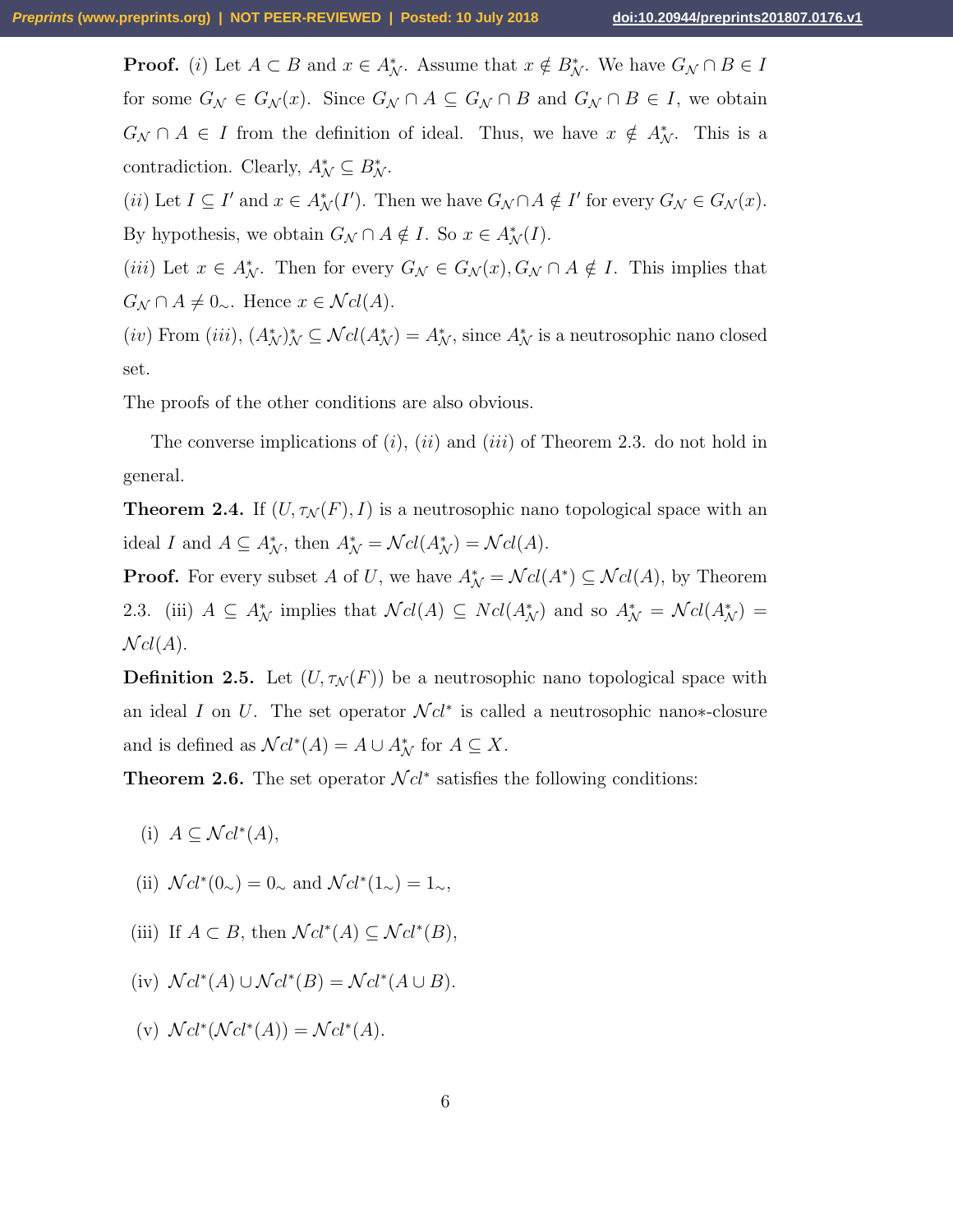**Proof.** The proofs are clear from Theorem 2.3 and the definition of  $\mathcal{N}cl^*$ .

Now,  $\tau_{\mathcal{N}}(F)^*(I, \tau_{\mathcal{N}}(F)) = \{ V \subset U : \mathcal{N}cl^*(U-V) = U-V \}$ .  $\tau_{\mathcal{N}}(F)^*(I, \tau_{\mathcal{N}}(F))$ is called neutrosophic nano∗-topology which is finer than  $\tau_{\mathcal{N}}(F)$  (we simply write  $\tau_N(F)^*$  for  $\tau_N(F)^*(I, \tau_N(F))$ . The elements of  $\tau_N(F)^*(I, \tau_N(F))$  are called neutrosophic nano∗-open (briefly,  $\mathcal{N}$ \*-open) and the complement of an  $\mathcal{N}$ \*-open set is called neutrosophic nano∗-closed (briefly,  $\mathcal{N}$ \*-closed). Here  $\mathcal{N}cl^*(A)$  and  $Nint^*(A)$  will denote the closure and interior of A respectively in  $(U, \tau_N(F)^*)$ .

**Remark 2.7.** (*i*) We know from Example 2.2 that if  $I = \{0_{\sim}\}\$  then  $A^*_{\mathcal{N}} = \mathcal{N}cl(A)$ . In this case,  $\mathcal{N}cl^*(A) = \mathcal{N}cl(A)$ .

(ii) If  $(U, \tau_{\mathcal{N}}(F), I)$  is a neutrosophic nano ideal topological space with  $I = \{0_{\sim}\},\$ then  $\tau_{\mathcal{N}}(F)^* = \tau_{\mathcal{N}}(F)$ .

**Definition 2.8.** A basis  $\beta(I, \tau_{\mathcal{N}}(F))$  for  $\tau_{\mathcal{N}}(F)^*$  can be described as follows:  $\beta(I, \tau_{\mathcal{N}}(F)) = \{A - B : A \in \tau_{\mathcal{N}}(F), B \in I\}.$ 

**Theorem 2.9.** Let  $(U, \tau_{\mathcal{N}}(F))$  be a neutrosophic nano topological space and I be an ideal on U. Then  $\beta(I, \tau_{\mathcal{N}}(F))$  is a basis for  $\tau_{\mathcal{N}}(F)^*$ .

**Proof.** We have to show that for a given space  $(U, \tau_{\mathcal{N}}(F))$  and an ideal I on U,  $\beta(I, \tau_{\mathcal{N}}(F))$  is a basis for  $\tau_{\mathcal{N}}(F)^*$ . If  $\beta(I, \tau_{\mathcal{N}}(F))$  is itself a neutrosophic nano topology, then we have  $\beta(I, \tau_{\mathcal{N}}(F)) = \tau_{\mathcal{N}}(F)^*$  and all the open sets of  $\tau_{\mathcal{N}}(F)^*$  are of simple form  $A - B$  where  $A \in \tau_{\mathcal{N}}(F)$  and  $B \in I$ .

**Theorem 2.10.** Let  $(U, \tau_{\mathcal{N}}(F), I)$  be a neutrosophic nano topological space with an ideal I on U and  $A \subseteq U$ . If  $A \subseteq A^*_{\mathcal{N}}$ , then

- (i)  $\mathcal{N}cl(A) = \mathcal{N}cl^*(A),$
- (ii)  $\mathcal Nint(U A) = \mathcal Nint^*(U A).$

**Proof.** (*i*) Follows immediately from Theorem 2.4.

(ii) If  $A \subseteq A_N^*$ , then  $\mathcal{N}cl(A) = \mathcal{N}cl^*(A)$  by (i) and so  $X - \mathcal{N}cl(A) = X - \mathcal{N}cl^*(A)$ . Therefore,  $\mathcal Nint(X - A) = \mathcal Nint^*(X - A)$ .

**Theorem 2.11.** Let  $(U, \tau_{\mathcal{N}}(F), I)$  be a neutrosophic nano topological space with an ideal I on U and  $A \subseteq X$ . If  $A \subseteq A_N^*$ , then  $A_N^* = \mathcal{N}cl(A_N^*) = n$  $cl(A) = \mathcal{N}cl^*(A).$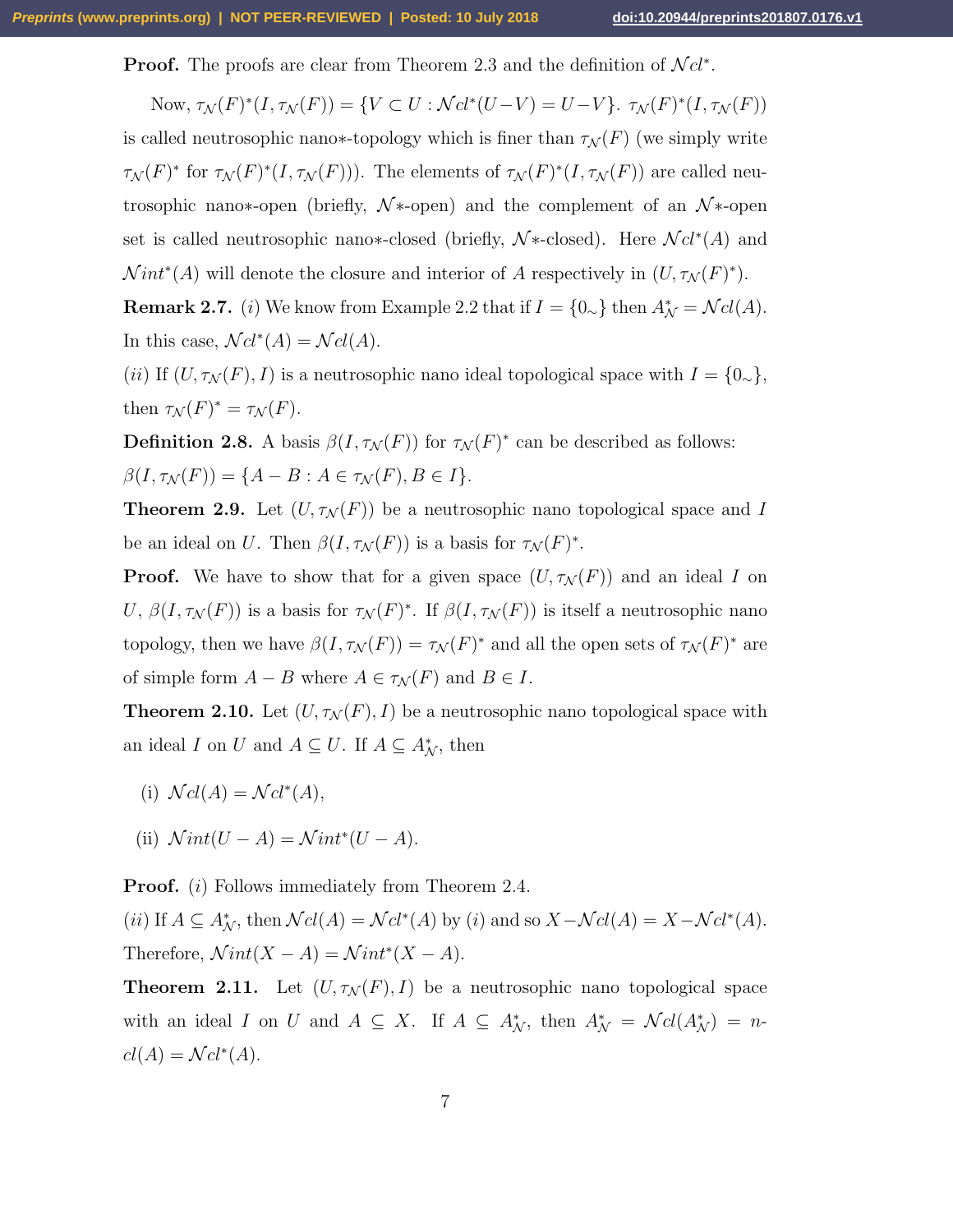**Definition 2.12.** A subset A of a neutrosophic nano ideal topological space  $(U, \tau_{\mathcal{N}}(F), I)$  is  $\mathcal{N}^*$ -dense in itself (resp.  $\mathcal{N}^*$ -perfect) if  $A \subseteq A^*_{\mathcal{N}}$  (resp.  $A = A^*_{\mathcal{N}}$ ). **Remark 2.13.** A subset A of a neutrosophic nano ideal topological space  $(U, \tau_{\mathcal{N}}(F), I)$ is  $\mathcal{N}^*$ -closed if and only if  $A^*_{\mathcal{N}} \subseteq A$ .

For the relationship related to several sets defined in this paper, we have the following implication:

$$
\mathcal{N} * \text{-dense in itself} \Leftarrow \mathcal{N} * \text{-perfect} \Rightarrow \mathcal{N}^* \text{-closed}
$$

The following example show that the converse implication are not satisfied.

**Example 2.14.** Let U be the universe,  $X = \{P_1, P_2, P_3, P_4, P_5\} \subset U$ ,  $U/R =$  $\{\{P_1, P_2\}, \{P_3\}, \{P_4, P_5\}\}\$ and  $\tau_{\mathcal{N}}(F) = \{1_{\sim}, 0_{\sim}, \overline{\mathcal{N}}, \underline{\mathcal{N}}, B\}\$ and the ideal  $I =$ 0∼, 1∼. For  $A = \{ \langle P_1, (.5, .4, .7) \rangle, \langle P_2, (.6, .4, .5) \rangle, \langle P_3, (.4, .5, .4) \rangle, \langle P_4, (.4, .5, .4) \rangle, \langle P_5, (.4, .5, .4) \rangle, \langle P_6, (.4, .5, .4) \rangle, \langle P_7, (.4, .5, .4) \rangle, \langle P_8, (.4, .5, .4) \rangle, \langle P_9, (.4, .5, .4) \rangle, \langle P_{10}, . . . . \rangle \}$  $P_4$ ,  $(.7, .3, .4)$ ,  $< P_5$ ,  $(.8, .5, .2)$ ,  $\underline{N}(A) = \{\frac{P_1, P_2}{5, .4, .5}\}$  $\frac{P_1,P_2}{.5,.4,.7}, \frac{P_3}{.4,.5}$  $\frac{P_3}{.4,.5,.4}, \frac{P_4, P_5}{.7,.3,.4}$  $\frac{P_4, P_5}{.7, .3, .4}$ ,  $\overline{N}(A) = \{\frac{P_1, P_2}{6 A} \}$  $\frac{P_1, P_2}{0.6, 4, 5}$ ,  $\frac{P_3}{0.4, 5}$  $\frac{P_3}{.4,.5,.4}, \frac{P_4,P_5}{.8,.5,.2}$  $\frac{P_4, P_5}{P_3, P_5, P_2}$ ,  $B(A) = \{\frac{P_1, P_2}{P_3, P_4, P_5}\}$  $\frac{P_1, P_2}{0.6, 4, 5}$ ,  $\frac{P_3}{0.4, 5}$  $\frac{P_3}{.4, .5, .4}, \frac{P_4, P_5}{.4, .3, .7}$  $\frac{P_4, P_5}{A_1, 3, .7}$ . If  $I = 0_{\sim}$  then  $A^*_{\mathcal{N}} = Ncl(a)$ . Thus  $A \subseteq A^*_{\mathcal{N}}$ . Hence A is  $\mathcal{N}^*$ -dense but not  $\mathcal{N}^*$ -perfect. If  $I = 1_{\sim}$  then  $A^*_{\mathcal{N}} = 0_{\sim}$ . Thus  $A \supseteq A^*_{\mathcal{N}}$ . Hence  $A^*_{\mathcal{N}}$  is  $\mathcal{N}^*$ -closed but not  $\mathcal{N}^*$ perfect.

**Lemma 2.15.** Let  $(U, \tau_{\mathcal{N}}(F), I)$  be an neutrosophic nano ideal topological space and  $A \subseteq U$ . If A is  $\mathcal{N}^*$ -dense in itself, then  $A^*_{\mathcal{N}} = \mathcal{N}cl(A^*) = \mathcal{N}cl(A) = \mathcal{N}cl^*(A)$ . **Proof.** Let A be  $\mathcal{N}^*$ -dense in itself. Then we have  $A \subseteq A_{\mathcal{N}}^*$  and using Theorem 2.11 we get  $A^*_{\mathcal{N}} = \mathcal{N}cl(A^*_{\mathcal{N}}) = \mathcal{N}cl(A) = \mathcal{N}cl^*(A)$ .

**Lemma 2.16.** If  $(U, \tau_{\mathcal{N}}(F), I)$  is a neutrosophic nano topological space with an ideal I and  $A \subseteq X$ , then  $A^*_{\mathcal{N}}(I, \tau_{\mathcal{N}}(F)) = A^*_{\mathcal{N}}(I, \tau_{\mathcal{N}}(F)^*)$  and hence  $\tau_{\mathcal{N}}(F)^* =$  $\tau_{\mathcal{N}}(F)^{**}.$ 

#### 3.  $\tau_{\mathcal{N}}(F)$ -codence ideal

The study of ideal got new dimension when codence ideal [5] has been incorporated in ideal topological space. In this section we introduce similar concept in neutrosophic nano ideal topological spaces.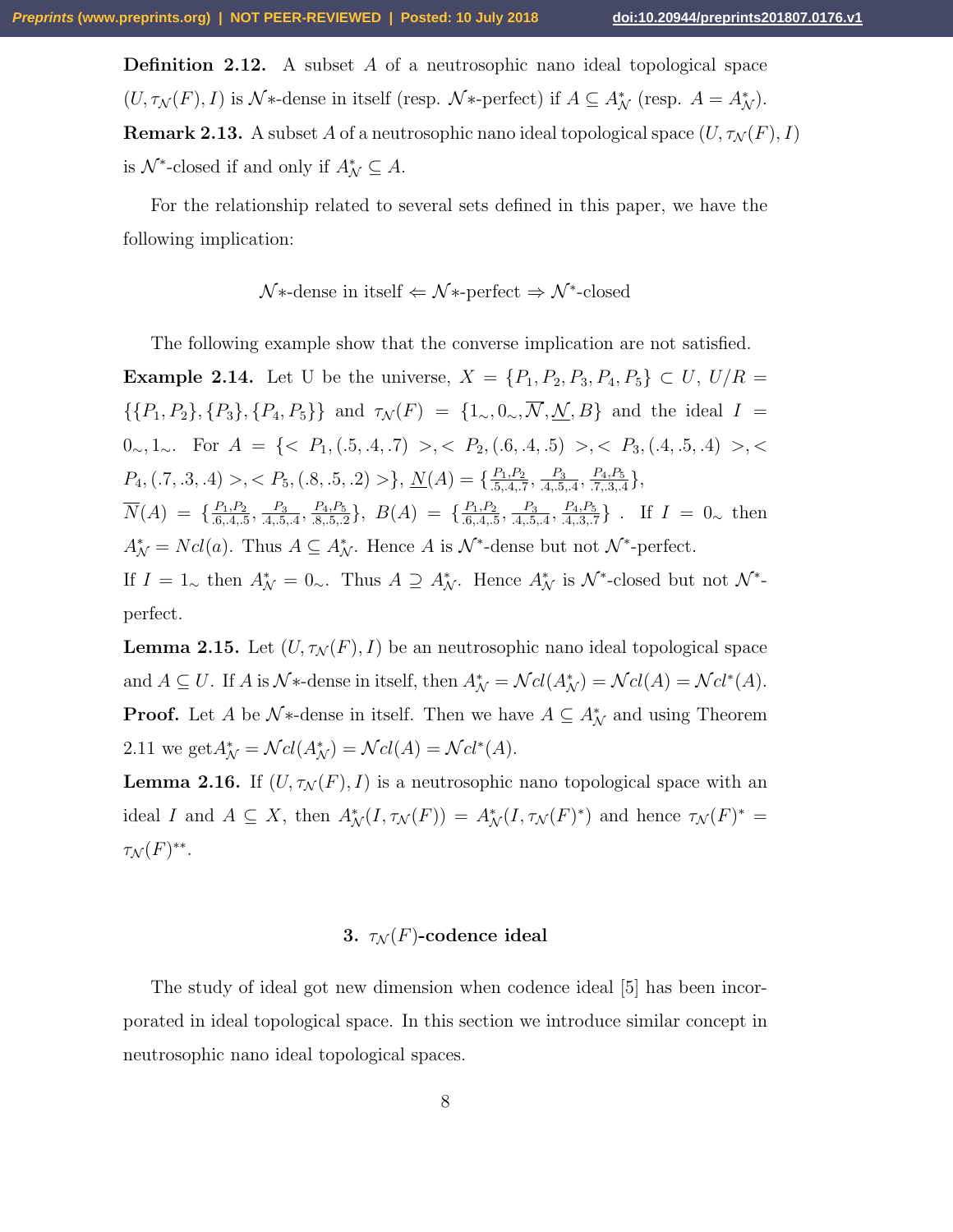**Definition 3.1.** An ideal I in a space  $(U, \tau_{\mathcal{N}}(F), I)$  is called  $\tau_{\mathcal{N}}(F)$ -codense ideal if  $\tau_{\mathcal{N}}(F) \cap I = \{0_{\sim}\}.$ 

Following theorems are related to  $\tau_{\mathcal{N}}(F)$ -codense ideal.

**Theorem 3.2.** Let  $(U, \tau_{\mathcal{N}}(F), I)$  be an neutrosophic nano ideal topological space and I is  $\tau_{\mathcal{N}}(F)$ -codense with  $\tau_{\mathcal{N}}(F)$ . Then  $U = U_{\mathcal{N}}^*$ .

**Proof.** It is obvious that  $U^*_{\mathcal{N}} \subseteq U$ . For converse, suppose  $x \in U$  but  $x \notin U^*_{\mathcal{N}}$ . Then there exists  $G_x \in \tau_{\mathcal{N}}(F)(x)$  such that  $G_x \cap U \in I$ . That is  $G_x \in I$ , a contradiction to the fact that  $\tau_{\mathcal{N}}(F) \cap I = \{0_{\sim}\}\.$  Hence  $U = U_{\mathcal{N}}^*$ .

**Theorem 3.3.** Let  $(U, \tau_{\mathcal{N}}(F), I)$  be a neutrosophic nano ideal topological space. Then the following conditions are equivalent:

- (i)  $U = U_{\mathcal{N}}^*$ .
- (ii)  $\tau_{\mathcal{N}}(F) \cap I = \{0_{\sim}\}.$
- (iii) If  $J \in I$ , then  $\mathcal{N}int(J) = 0_{\sim}$ .
- (iv) For every  $A \in \tau_{\mathcal{N}}(F)$ ,  $A \subseteq A_{\mathcal{N}}^*$ .

**Proof.** By Lemma 2.16, we may replace ' $\tau_{\mathcal{N}}(F)$ ' by ' $\tau_{\mathcal{N}}(F)^*$ ' in (ii), ' $\mathcal{N}int(J)$  = 0∼' by ' $\mathcal Nint^*(J) = 0$ ∼' in (iii) and ' $A \in \tau_{\mathcal N}(F)$ ' by ' $A \in \tau_{\mathcal N}(F)^*$ ' in (iv).

Conclusions and Future work: In this paper, we introduced the notion of neutrosophic nano ideal topological structures and investigated some relations over neutrosophic nano topology and neutrosophic nano ideal topological structures and studied some of its basic properties. In future, it motivates to apply this concepts in graph structures.

Author contributions: All authors have contributed equally to this paper. The individual responsibilities and contribution of all authors can be described as follows: the idea of this whole paper was put forward by M. Parimala and M. Karthika. R. Udhayakumar and M. Karthika have completed the preparatory work of the paper. Florentin Smarandache and S.Jafari analyzed the existing work. The revision and submission of this paper was completed by M. Parimala and Florentin Smarandache.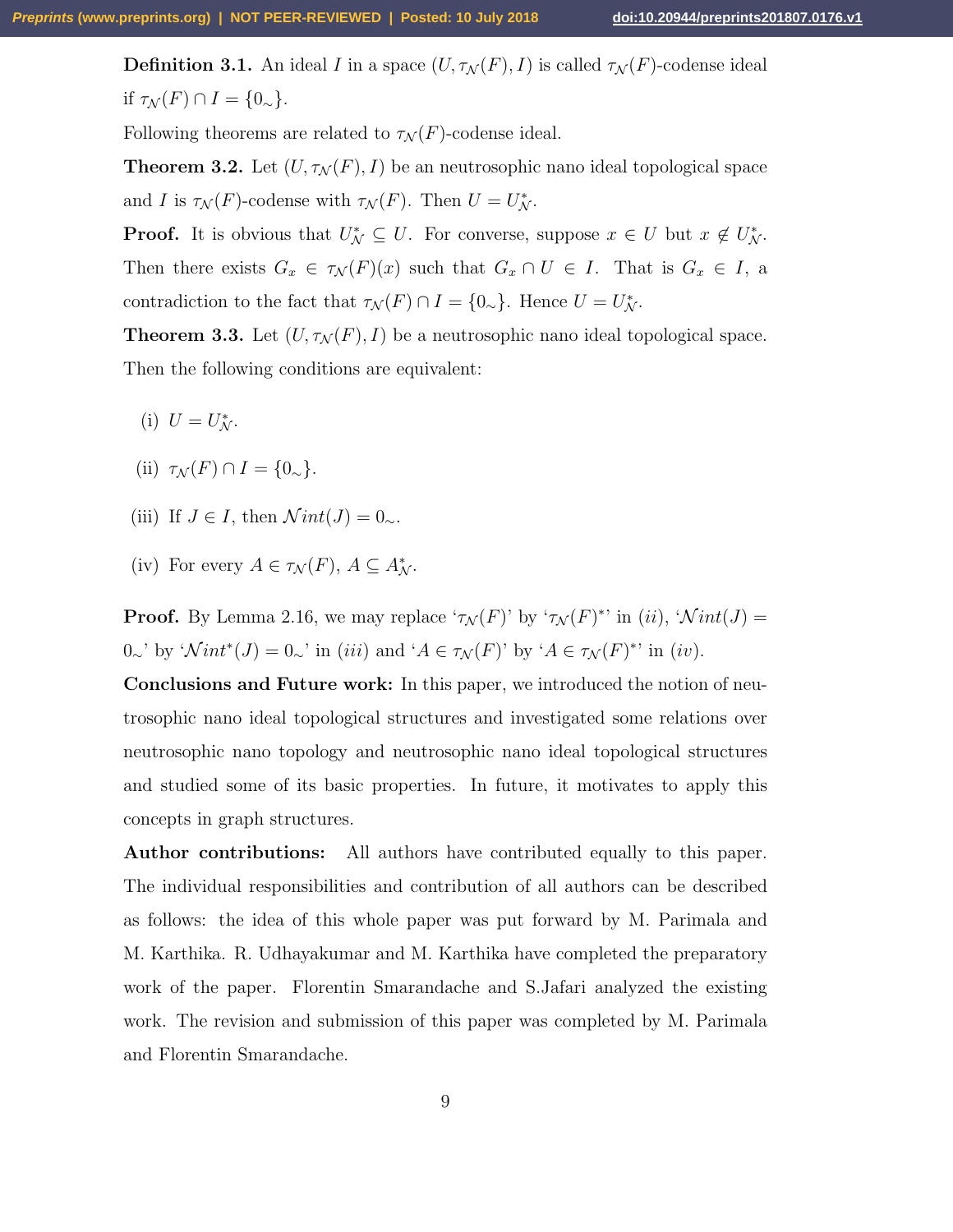Conflicts of Interest: The authors declare no conflict of interest.

# References

- [1] K. A. Atanassov. intuitionstic fuzzy sets, Fuzzy sets and systems, 20(1), (1986), 87-96.
- [2] M. E. Abd El-Monsef, E. F. Lashien and A. A. Nasef, On I-open sets and I-continuous functions, Kyungpook Math. J., 32, (1992), 21-30.
- [3] T.R. Hamlett and D. Jankovic. Ideals in topological spaces and the set operator  $\psi$ , Bull. U.M.I., 7(4-B), (1990), 863-874.
- [4] E. Hayashi. Topologies defined by local properties. Math. Ann., 156(3), (1964), 205-215.
- [5] D. Jankovic and T. R. Hamlett, Compatible extensions of ideals, Boll. Un. Mat. Ital., B(7)6, (1992), 453-465.
- [6] D. Jankovic and T. R. Hamlett, New Topologies from old via Ideals, Amer. Math. Monthly, 97(4), (1990), 295-310.
- [7] K. Kuratowski, Topology, Vol. I, Academic Press (New York, 1966).
- [8] M. Lellis Thivagar, S. Jafari, V. Sutha Devi, V. Antonysamy. A novel approach to nano topology via neutrosophic sets, Neutrosophic Sets and Systems, 20, (2018), 86-94.
- [9] M. Parimala and R. Perumal, Weaker form of open sets in nano ideal topological spaces, Global Journal of Pure and Applied Mathematics, 12(1), (2016), 302-305.